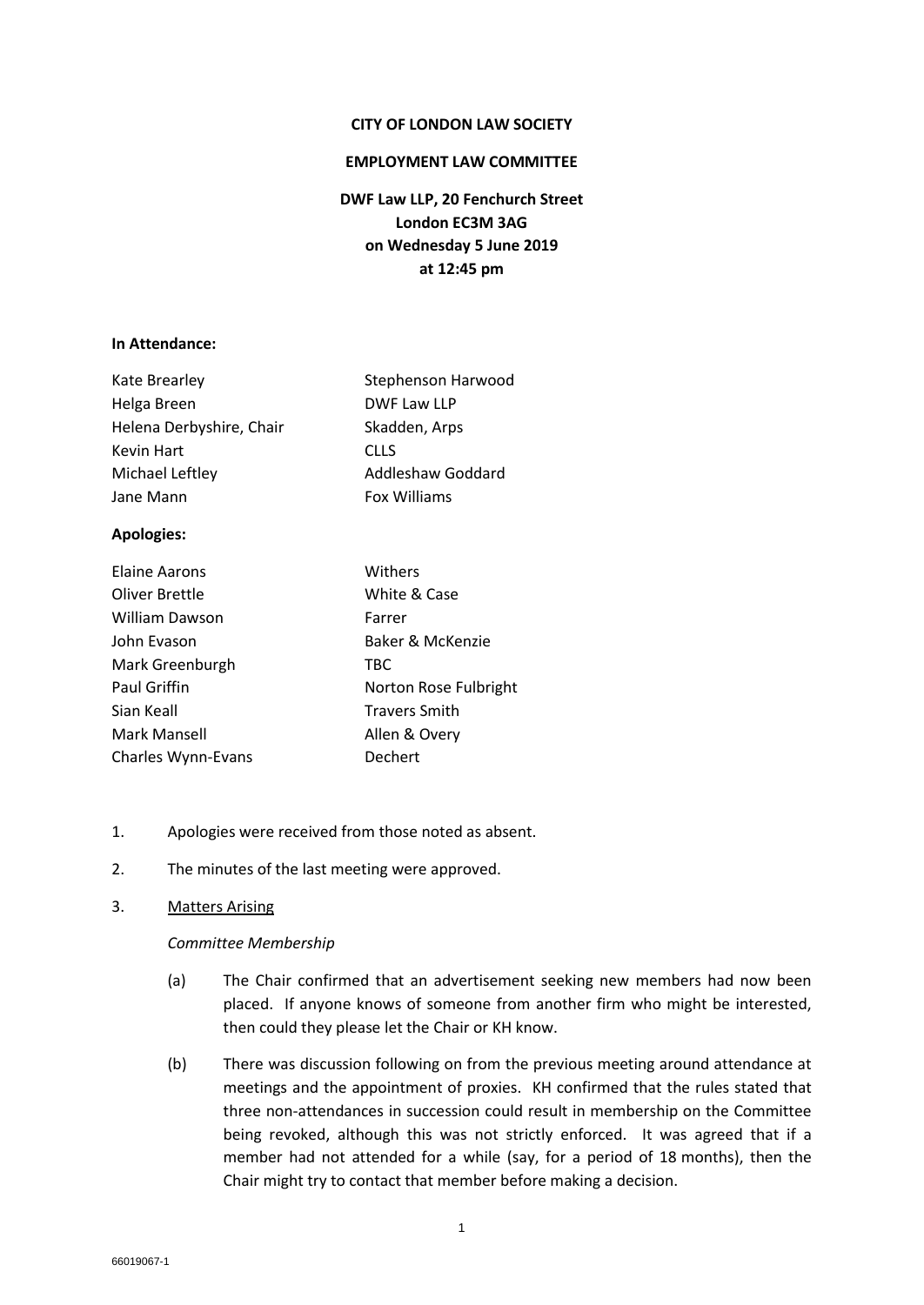(c) HD raised the issue about proxies attending meetings on behalf of Committee members. The general consensus was that this was a good idea but would not be ideal if proxies attended all the time.

### 4. Submission on NDA Consultation

The Chair thanked JM for heading the working group on this consultation.

JM said that she had obtained the views of six people, including Nick Robertson, and had obtained a good range of views on the matter, and particularly its importance in relation to the legal profession.

What JM had drawn from the conclusions of the discussions was that confidentiality was an integral part of the solicitor/client relationship.

The Chair commented that the SRA response to this issue had been similar to the Committee's response.

## 5. Speaker Events

HD said that a key topic would be employee engagement on corporate governance issues. JM stated that she would be interested in looking into corporate governance as the next topic, as this was a very "City" topic.

The Committee discussed the possibility of holding guest speaker/panel events, with governance issues possibly being the topic for one of those events. KH said that the Commercial Law Committee met with Adidas who had a good speaker and that the event was well attended.

Other topics considered were: employment law post-Brexit, the ethics of large firms defending claims brought by unrepresented claimants, and dealing with challenging clients.

# 6. Cases

(a) *Federacion de Servicios de Comisiones Obreras (CCOO) v Deutsche Bank SAW (C-55/18) E:C:2019:402 (14 May 2019)*

This case concerned the requirement by Member States to ensure that employers set up a system to measure the daily working time of its employees.

There was discussion around the difficulties of implementing and monitoring such a system, particularly where there are flexible working arrangements in place or for those employees who frequently work from home. There would also be difficulties in obtaining records, such as building access reports, which would be labour intensive. It was felt that employees would also object to this level of intrusion.

Whilst this issue may not directly impact the UK post-Brexit, it would be of concern to those companies who have employees elsewhere within the EU.